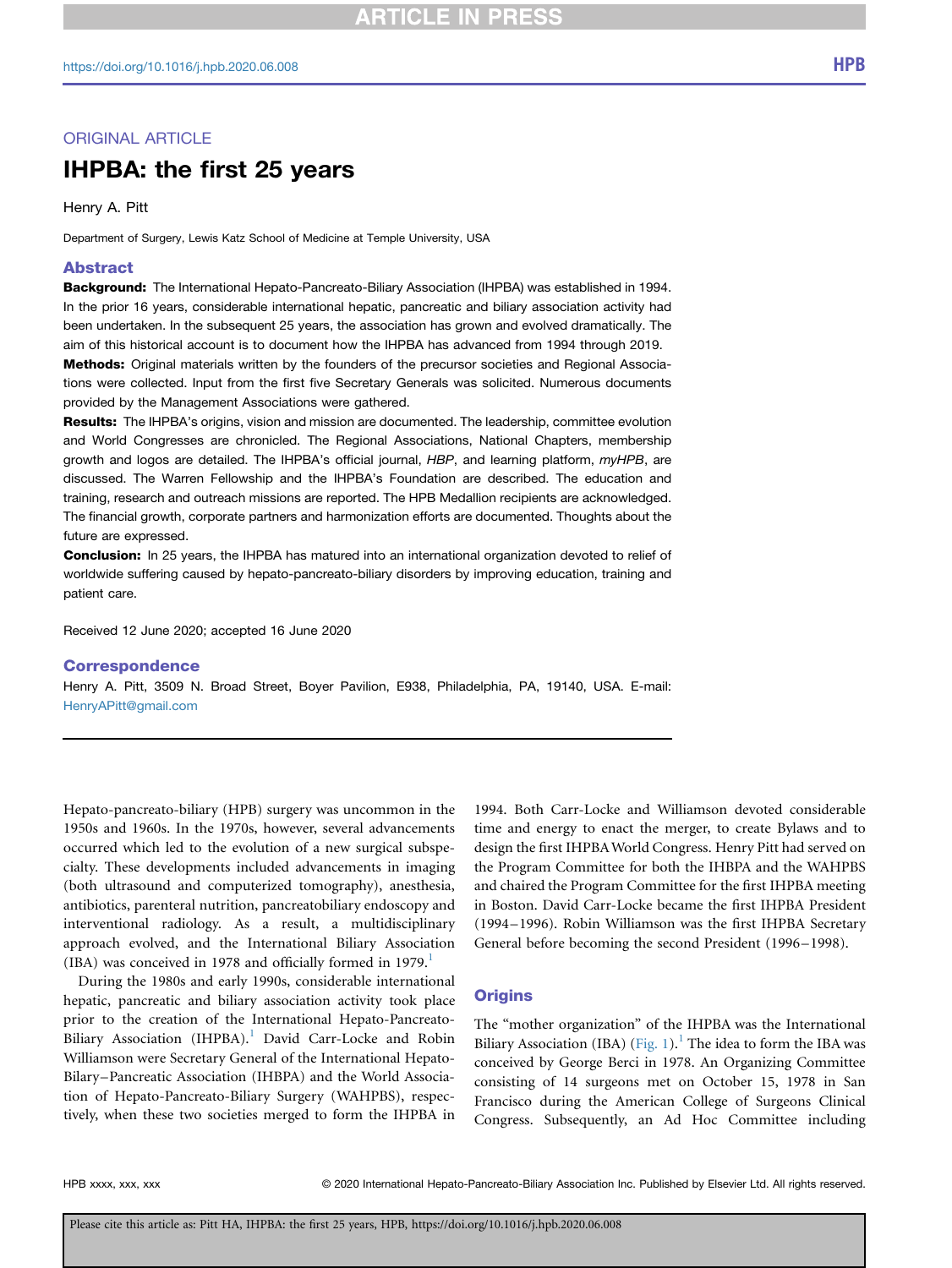<span id="page-1-0"></span>

Figure 1 Evolution of HPB associations 1979–1997

George Berci (USA), Jacobus Greep (Netherlands), Frank Lazorthes (France), Clarence Schein (USA), Ron Tompkins (USA) and Karl Wiechel (Sweden) was formed. This committee met for three days (March 23–25, 1979) in New York City and developed a constitution, bylaws, the society's name, and a logo. The first meeting of the IBA was held in New Orleans, Louisiana on May 14, 1979 at the Hilton Hotel just prior to the annual meeting of the Society for Surgery and the Alimentary Track. At this first meeting, two Scientific Sessions were presented, and the 27 members present approved the Constitution and Bylaws.

Ronald K. Tompkins from UCLA served as the first President of the IBA (1979–81). By 1993, 15 annual meetings had been held in the USA (4), France (2), Hong Kong (2), the Netherlands, Spain, Italy, Japan, Australia, Canada and Sweden. In addition to Ron Tompkins, Presidents included Jacobus Greep (1982–83), Henri Bismuth (1984), Frank Moody (1985), Jorge P. LaCalle (1986), Les Blumgart (1987), John Wong (1988), David C. Carter (1989), A. R. "Babs" Moosa (1990), Ingmar Ihse (1991), Haile Debas (1992), Alfred Cuschieri (1993), and Larry Carey (1994).

During the IBA's 1985 meeting in Rome, posters were placed announcing the "World Congress of Hepatopancreatobiliary Surgery" to be held in Lund, Sweden in June 1986. $^{1,2}$  $^{1,2}$  $^{1,2}$  Stig Bengmark was the driving force behind the creation of the World Association of Hepato-Pancreato-Biliary Surgery (WAHPBS).<sup>3</sup> In response to the disruption caused by the WAHPBS, the IBA, under the leadership of Les Blumgart and John Wong, evolved into the International Hepato-Biliary–Pancreato Association (IHBPA) in 1988 [\(Fig. 1\)](#page-1-0). This evolution acknowledged the need to have an organization that focused on the liver and pancreas as well as the biliary system. In addition, the IHBPA addressed the WAHPBS's challenge to become more inclusive in membership by reaching out to developing countries. After a few years, the duplicity and commonality of the two associations became obvious and led to the merger which formed the IHPBA in 1994.<sup>4</sup>

# Vision and mission

Numerous accomplishments were achieved by the IHPBA during the decade from 1994 through 2003. These achievements will be documented in the next section on Leadership. However, the first formal Strategic Planning Meeting was held in Heidelberg, Germany in May, 2005 immediately before the European Hepato-Pancreato-Biliary Association's European Congress.<sup>5</sup> This planning meeting was led by Henry A. Pitt, the sixth IHPBA President, and was informed by a 2004 electronically administered Membership Questionnaire. The robust global membership response guided the Executive Council in their day long deliberations. This effort led to new vision and mission statements [\(Table 1](#page-2-0)) as well as a number of strategic initiatives.

Fifteen IHPBA Objectives were codified at that meeting and tracked for a number of years afterwards. The first objective was to foster the development of HPB as a specialty. The second was to have the World Congress be the premiere international HPB meeting. The third was to establish HPB as an outstanding journal in the field. The fourth was to set standards for and accredit HPB fellowship training programs. The fifth objective was to strengthen ties with HPB Regional Associations and National Chapters. The sixth was to foster mutually beneficial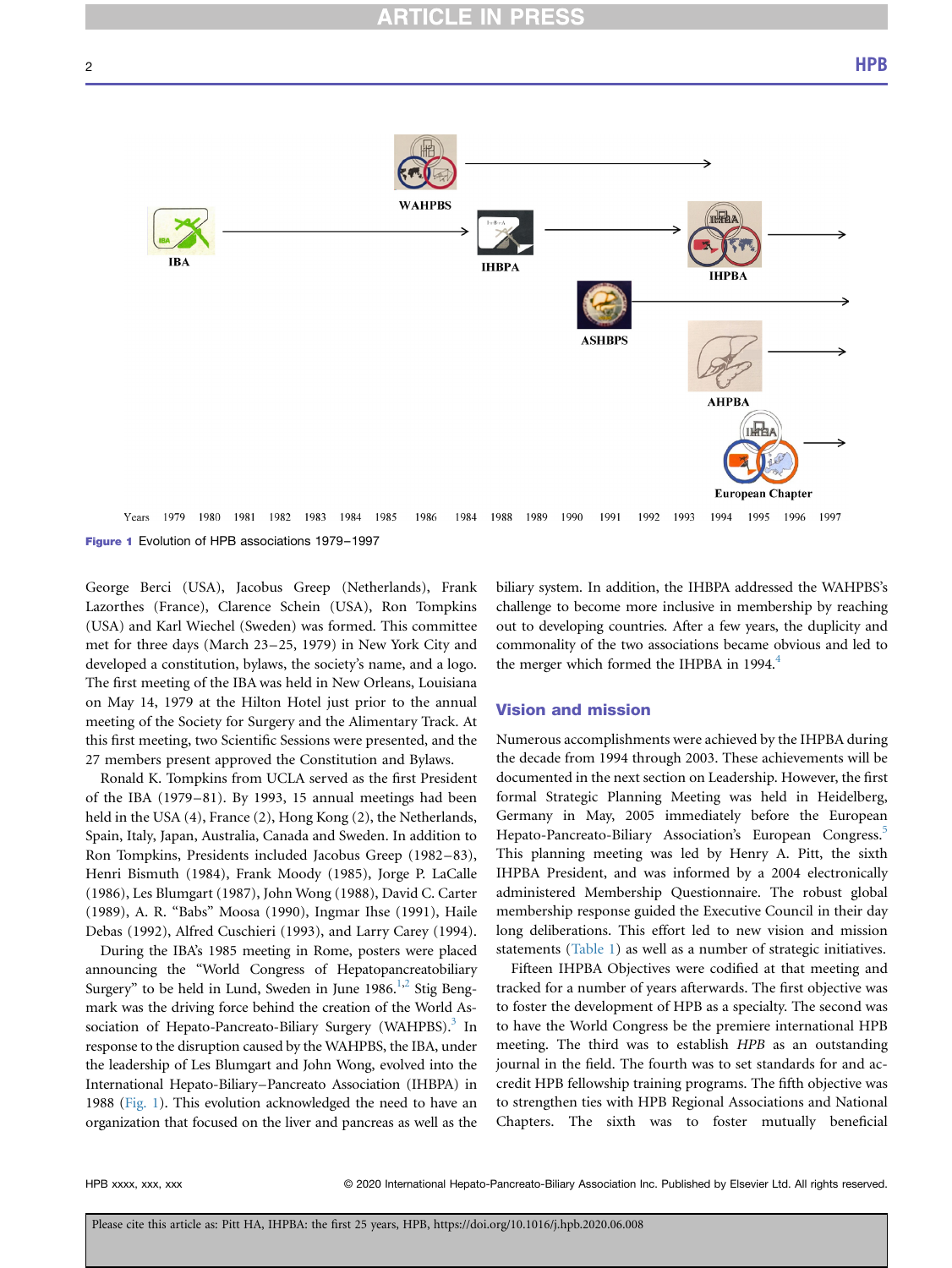Mission

# <span id="page-2-0"></span>Table 1 IHPBA vision and mission developed in 2005

Vision The IHPBA will be the premier international organization devoted to relief of world-wide human suffering caused by hepato-pancreatobiliary (HPB) disorders by improving education, training, innovation and patient care.

The Mission of the IHPBA is to improve evidence-based care and optimize the outcomes of patients with HPB disorders throughout the world by:

- Disseminating research and the best treatment practices
- Advancing HPB specific training
- Fostering research and innovation
- Encouraging multidisciplinary collaboration

# **Years** President Country 1994–1996 David Carr-Locke United States 1996–1998 Robin Williamson United Kingdom 1998–2000 Huug Obertop The Netherlands 2000–2002 James Toouli Australia 2002–2004 Joseph W.Y. Lau Hong Kong, China 2004–2006 Henry A. Pitt United States 2006–2008 Marcus W. Büchler Germany

2008–2010 Yuji Nimura Japan 2010–2012 C. Wright Pinson United States 2012–2014 O. James Garden United Kingdom

2014–2016 Paleplu Jagannath India 2016–2018 Oscar Imventarza Argentina 2018–2020 Martin Smith South Africa

<span id="page-2-1"></span>Table 2 IHPBA presidents 1994–2020

relationships with other specialty organizations. The seventh was to expand education and support for HPB patients.

Additional objectives focused on HPB research and career development through the Warren Fellowship, encouragement of clinical trials, development of practice guidelines and expansion of membership to 1500. Further objectives included sound financial management as well as optimization of communication with a web-based membership directory, an e-newsletter and an online journal. Finally, acknowledgement of individual contributions through the HPB Medallion and documentation of the association's history were stated objectives. In retrospect, almost all of these initiatives were achieved over the ensuing 5–10 years.

# Leadership

The IHPBA Presidency spans two years to correspond to the biennial World Congress. During the first 25 years, the association has had 13 Presidents ([Table 2](#page-2-1)) five from Europe–Africa, four from the Asia–Pacific region, and four from the Americas. Under the leadership of Joseph Lau, the fifth IHPBA President, a decision was made to rotate both the Presidency and World Congress among the three regions. Similarly, the Executive Committee (Past-President, President, President-Elect, Secretary-General, Treasurer and Chair of the Scientific Committee) has been balanced with representatives from the three regions. In addition, the IHPBA Council as a whole including the Congress Chairman, Secretary-Elect, Treasurer-Elect, Presidents of the Regional Associations and Councilman-at-Large are regionally balanced.

David Carr-Locke, the first IHPBA President (1994–1996), played a key role in the merger of the IHBPA with the WAHPBS, accomplishment of the first two World Congresses (Boston – 1994 and Bologna – 1996) and development of the AHPBA (1994) as well as the European Chapter (1995). Robin Williamson, the second IHPBA President (1996–1998) also was a key player in the merger. Under his leadership, the IHPBA received remuneration for each attendee at the World Congress, and he oversaw the decision to create a new journal, HPB. Huug Obertop, the third IHPBA President (1998–2000), helped to solidify the relationship between the IHPBA and the Asian Society of Hepato-Biliary and Pancreatic Surgery (ASHBPS) by awarding the fifth World Congress to Tokyo in 2002 with Tadahiro Takada as the Congress Chairman. Also, during this time, a Bid Manual was developed for World Congresses; HPB was launched; and the 2000 Brisbane World Congress led to modest financial reserves.

James Toouli, the fourth IHPBA President (2000–2002) embarked on plans to incorporate the association in the United States, rewrite the Bylaws in the process, hire an Executive Secretariat, MedConnect, establish a website, develop National Chapters and create the Warren Fellowship. Joseph W.Y. Lau, the fifth IHPBA President (2002–2004) focused on formalizing the vision of the association as a world coalition with three Regional Associations and multiple National Chapters in a federated manner. During this time, a new Publishing Agreement, which established that HPB was owned by the IHPBA, was signed; mainland Chinese membership growth was encouraged; and the HPB Medallion was created. Henry A. Pitt, the sixth IHPBA President (2004–2006), developed the Membership Questionnaire and oversaw the 2005 Strategic Planning Meeting (described above). New vision and mission statements as well as multiple objectives were developed. As a result, the Education and Training Committee, the HPB Fellowship Registry, the IHPBA Kenneth Warren Foundation and the Research Committee were created. Also, major National Chapters in Brazil, India and China emerged at this time.

Marcus W. Büchler, the seventh IHPBA President (2006–2008) had three priorities: (i) increased membership, (ii) HPB clinical trials and (iii) the quality of HPB. By linking registration at World Congresses to IHPBA membership, the goal of having more than 1500 dues-paying members was achieved in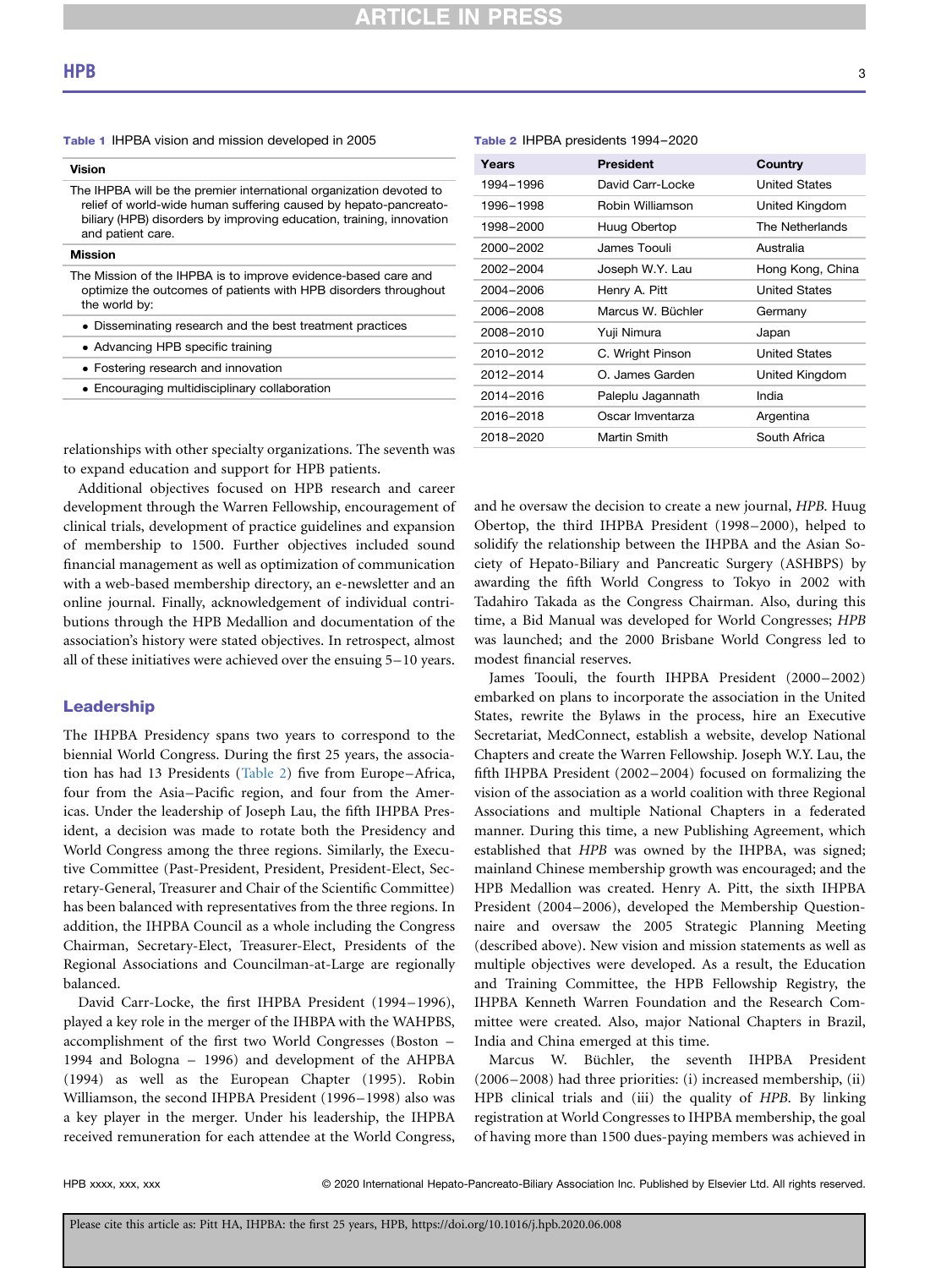2012. In addition, IHPBA Trials Guidelines were approved by Council. Also, in 2008, a new Publishing Agreement for HPB was signed with Wiley Blackwell, and O. James Garden was appointed as the new Editor. Yuji Nimura, the eighth IHPBA President (2008–2010) oversaw the hiring of Crow Segal as the new Executive Secretariat. Also, Associate Editors, Mark Callery and Saxon Connor, were appointed for HPB; the number of issues increased from six to eight to ten per year; and the quality of manuscripts improved. C. Wright Pinson, the ninth IHPBA President (2010–2012) held another strategic planning meeting which reaffirmed the vision and mission but updated the goals. Efforts to enhance Executive Committee communication, publish regular electronic Newsletters, grow National Chapters, and stabilize finances all were undertaken. In 2010, the Buenos Aires World Congress was successful in multiple aspects including financially. As a result, the IHPBA achieved fiscal stability under Wright Pinson's leadership.

O. James Garden, the tenth IHPBA President (2012–2014), supervised the appointment in 2013 of ASC Global as the third Executive Secretariat. To improve financial governance, an Audit Committee was formed, and biennial audits were begun. Initial ASC Global accomplishments included an update of the World Congress Bid Manual and launch of a new IHPBA website. Paleplu Jagannath, the eleventh IHPBA President (2014–2016) established the humanitarian outreach program, promoted regional humanization, and formulated the plan to broaden the role of the Foundation. Oscar Imventarza, the twelfth IHPBA President (2016–2018) played a key role in linking the outreach program with the World Health Organization, initiated the committee self-nomination process, and fostered national chapter growth and participation through the "HPB Passport" program. Martin Smith, the thirteenth IHPBA President (2018–2020) oversaw outreach programs and chapter development in Africa, worked with the Regional Associations to coordinate humanitarian efforts, and redefined the Development Committee by creating three subcommittees with expertise related to (i) industry, (ii) chapter development, and (iii) outreach.

# **Committees**

The committees of the IHPBA have evolved over 25 years. From the beginning, the Executive Committee, the Scientific Committee and the Nominating Committee were part of the framework. Of note, in the beginning the Secretary General also collected dues and served as a Treasurer. However, when the Bylaws were rewritten by Secretary General Henry Pitt in 2000 as the IHPBA was incorporated in Wisconsin, the Treasurer position was added. Initially, the Treasurer chaired the newly formed Publication Committee, in part, to oversee the finances of HPB. Subsequently, this committee's role expanded, and the name was changed to the Publication and Communications Committee. Also, a Membership Committee chaired by the Secretary General

with the goals to initiate National Chapters and increase overall membership was created. The new Bylaws also included a Development Committee as the importance of raising funds for World Congresses and other activities expanded.

A few years later in 2005, the need for an Education and Training Committee became a priority to track and standardize fellowships. At the same time the association's desire to foster clinical trials led to the development of the Research Committee. This new committee also took on the responsibility of choosing the Warren Fellow. The last two committees to be formed were the Finance Committee and the Audit Committee. As the IHPBA became financially more complex, fiscal policies were required, and the importance of formal audits became apparent.

# World congresses

From 1994 through 2018, the IHPBA has held 13 World Congresses [\(Table 3\)](#page-3-0). Initially, the three Regional Associations had not matured, and a worldwide rotation did not exist. However, by 2006, two World Congresses were hosted in the Americas; two were held in Europe; and two were conducted in the Asia Pacific region. As documented above, with Joseph Lau's leadership the IHPBA Council agreed in 2004 to rotate the World Congresses among the three regions. These decisions are made six years in advance and involve a formal bid process frequently among two to four potential host cities. Of note, the decisions in 2002 to choose Mumbai, India rather than Hong Kong and in 2004 to have the World Congress hosted in Buenos Aires, Argentina rather than in the United State or Canada were key in making the IHPBA a genuine worldwide association.

The initial World Congress in Boston in 1994 was attended by 800 and "broke even" financially. The next two World Congresses in Bologna and Madrid had approximately 1000 attendees but did not result in financial stability for the IHPBA. The next six

<span id="page-3-0"></span>Table 3 IHPBA world congress chairmen and location 1994–2018

| Year | Chairman                | <b>Congress Location</b>     |
|------|-------------------------|------------------------------|
| 1994 | David Carr-Locke        | Boston, United States        |
| 1996 | Antonio Cavallari       | Blogna, Italy                |
| 1998 | Enrique Moreno Gonzales | Madrid, Spain                |
| 2000 | James Toouli            | Brisbane, Australia          |
| 2002 | Tadahiro Takada         | Tokyo, Japan                 |
| 2004 | C. Wright Pinson        | Washington DC, United States |
| 2006 | O. James Garden         | Edinburgh, United Kingdom    |
| 2008 | Paleplu Jagannath       | Mumbai, India                |
| 2010 | Eduardo de Santibañes   | Buenos Aires, Argentina      |
| 2012 | Jacques Belghiti        | Paris, France                |
| 2014 | Sung Gyu Lee            | Seoul, Korea                 |
| 2016 | Luis D'Albuguergue      | São Paulo, Brazil            |
| 2018 | Pierre-Alain Clavien    | Geneva, Switzerland          |
|      |                         |                              |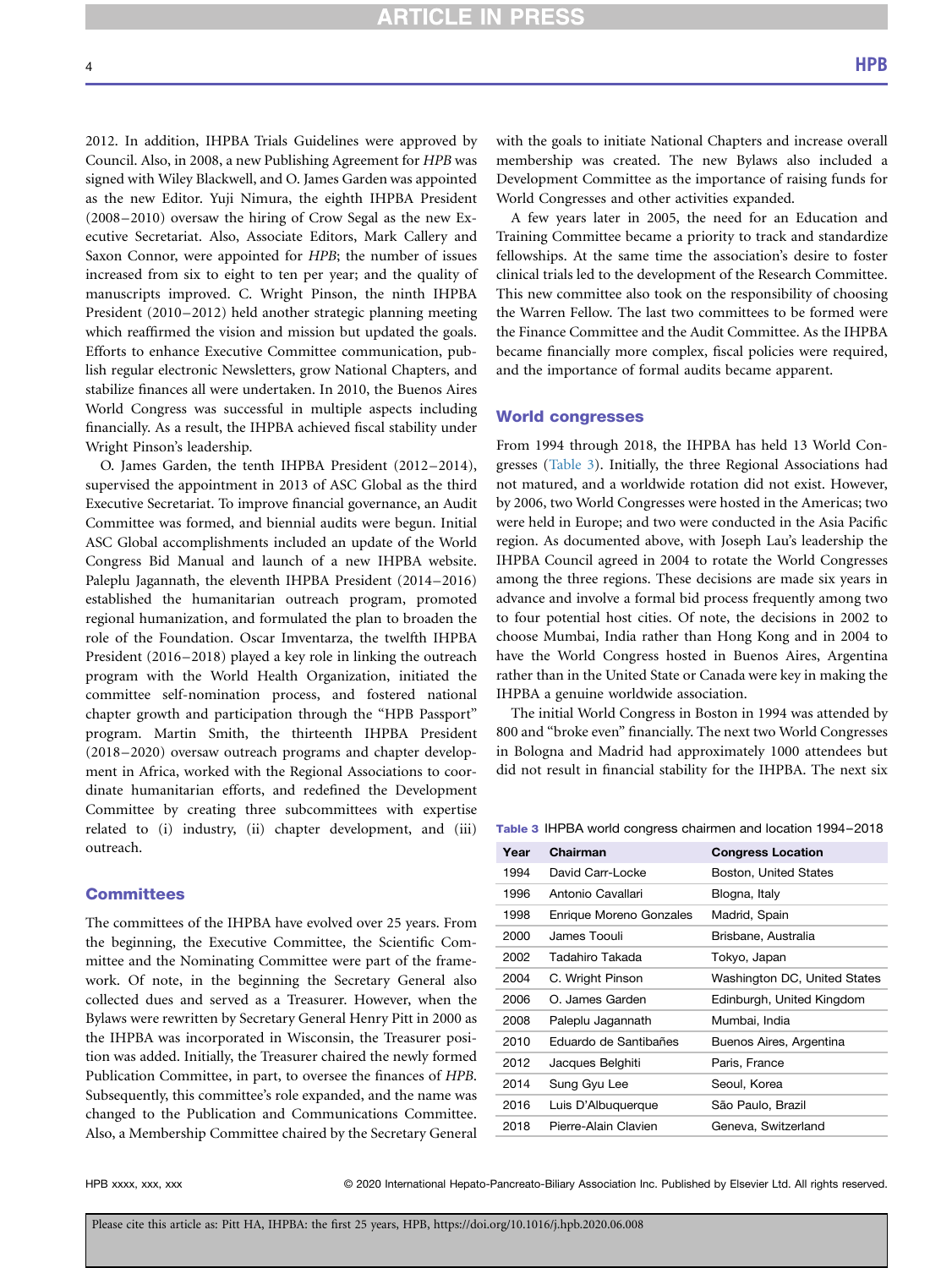# **ARTICLE IN PRESS**

World Congresses in Brisbane, Tokyo, Washington DC, Edinburgh, Mumbai and Buenos Aires were attending by 1200 to 1600 and were profitable for the IHPBA. By 2010, a clear partnership among the IHPBA, the Regional Association (AHPBA) and the National (Argentine) Chapter was formalized. The 2012 meeting in Paris had the largest attendance 3,072, and the last three Congresses in Seoul (2,752), São Paulo (2,099) and Geneva (2,959) all had outstanding participation.

# Regional associations

The Asian Society of Hepatobiliary and Pancreatic Surgery (ASHBPS) held its inaugural Congress on January  $10-11$ ,  $1991<sup>2</sup>$  $1991<sup>2</sup>$  $1991<sup>2</sup>$ Subsequently, the ASHBPS met in the odd years through 2005. During the 2003 Chennai, India meeting, discussion with leaders of the IHPBA led to the decision to form the Asian-Pacific Hepato-Pancreato-Biliary Association (A-PHPBA) with Tadahiro Takada (Japan) as the first President and James Toouli (Australia) as the President-Elect. By 2019, the A-PHPBA had held seven biennial congresses, had co-hosted World Congresses in Mumbai (2008) and Seoul (2014) and had 16 National Chapters.

The American Hepato-Pancreato-Biliary Association (AHPBA), like the IHPBA, was founded in  $1994$ .<sup>[6](#page-11-1)[,7](#page-11-2)</sup> The first Americas Congress was held in Miami in 1997 with J. Michael Henderson as the President, William C. Meyers as the President-Elect and Henry A. Pitt as the Secretary. Biennial congresses were held until 2005 when annual meetings were initiated. Following a "Going Global" strategic planning session by President Mark Callery, the name was changed from American to Americas, and outreach to Latin America blossomed.<sup>[8](#page-11-3)</sup> By 2019, the AHPBA had 18 National Chapters.<sup>[9](#page-11-4)</sup> The AHPBA also has co-hosted IHPBA World Congresses in Washington, DC (2004), Buenos Aires (20[10](#page-11-5)) and São Paulo (2016).<sup>10</sup>

The European Chapter of the IHPBA was founded in 1995 with Basil Kekis (Greece) as the first President.<sup>[2](#page-10-1)</sup> The first European Congress took place in Athens that year. During the 6th European Congress in Heidelberg with Chris Bröelsch as President, the Chapter's name was changed to the European Hepato-Pancreato-Biliary Association (EHPBA). In 2011 the EHPBA expanded its influence to Africa and was renamed the European-African Hepato-Pancreato-Biliary Association (E-AHPBA). By 2019, the E-AHPBA had 19 Chapters including four with multiple countries, three Middle Eastern and three African. The E-AHPBA also cohosted the World Congress in Geneva in 2018.

# National chapters

The concept of having National Chapters was initiated by the IHPBA at the turn of the 21st century. When the Bylaws were rewritten to establish incorporation, both Regional Associations and National Chapters were included and defined. A Membership Committee also was established with a stated goal to develop

more National Chapters. At the time, the BRIC (Brazil, Russia, India and China) countries were targeted as major emerging national economies. As a result, National Chapters in Brazil, India and China were established with initial Congresses attended by 600, 800 and 1,000, respectively.

The Indian Chapter was the first to co-host a World Congress in 2008 followed by the Argentine Chapter in 2010. Other early chapters included Australia/New Zealand, Canada, Czech Republic, Egypt, Germany, Greece, Italy, Japan, Korea, Netherlands, Poland, Singapore, Scandinavia, South Africa, Spain, Thailand, Turkey and the United Kingdom. By 2019, 53 Chapters had formed including 18 in the Americas, 16 in the Asia Pacific region and 19 in the Europe-Africa-Middle East area ([Table 4\)](#page-4-0). A trend in recent years has been to develop multinational chapters like the Caribbean, CIS (Commonwealth of Independent States), MENA (Middle East and North Africa), Nordic (Denmark, Finland, Norway, Sweden) and West-East Balkan. Thus, by 2019, the number of countries with IHPBA members approached 90. In addition, recent World Congresses have been attended by individuals from approximately 100 countries which makes the IHPBA a truly global organization.

### Membership

When Robin Williamson, the first IHPBA Secretary General, handed the membership list to James Toouli in 1997, 1781 names

<span id="page-4-0"></span>Table 4 National chapters by region

| <b>AHPBA</b>   | <b>A-PHPBA</b>          | <b>E-AHPBA</b>   |
|----------------|-------------------------|------------------|
| Argentina      | Australia + New Zealand | Belgium          |
| <b>Bolivia</b> | Bangladesh              | CIS              |
| Brazil         | China                   | Czech Republic   |
| Canada         | India                   | France           |
| Caribbean      | Indonesia               | Germany          |
| Chile          | Japan                   | Greece           |
| Colombia       | Korea                   | Italy            |
| Costa Rica     | Mongolia                | Israel           |
| Ecuador        | Myanmar                 | Kenya            |
| El Salvador    | Nepal                   | <b>MENA</b>      |
| Guatemala      | Pakistan                | Netherlands      |
| Honduras       | Philippines             | Nigeria          |
| Mexico         | Singapore               | Nordic           |
| Nicaragua      | Sri Lanka               | Poland           |
| Panama         | Thailand                | South Africa     |
| Paraguay       | Vietnam                 | Spain            |
| Peru           |                         | Turkey           |
| Uruguay        |                         | United Kingdom   |
|                |                         | West-East Balkan |

CIS=Commonwealth of Independent States. MENA = Middle East and North Africa.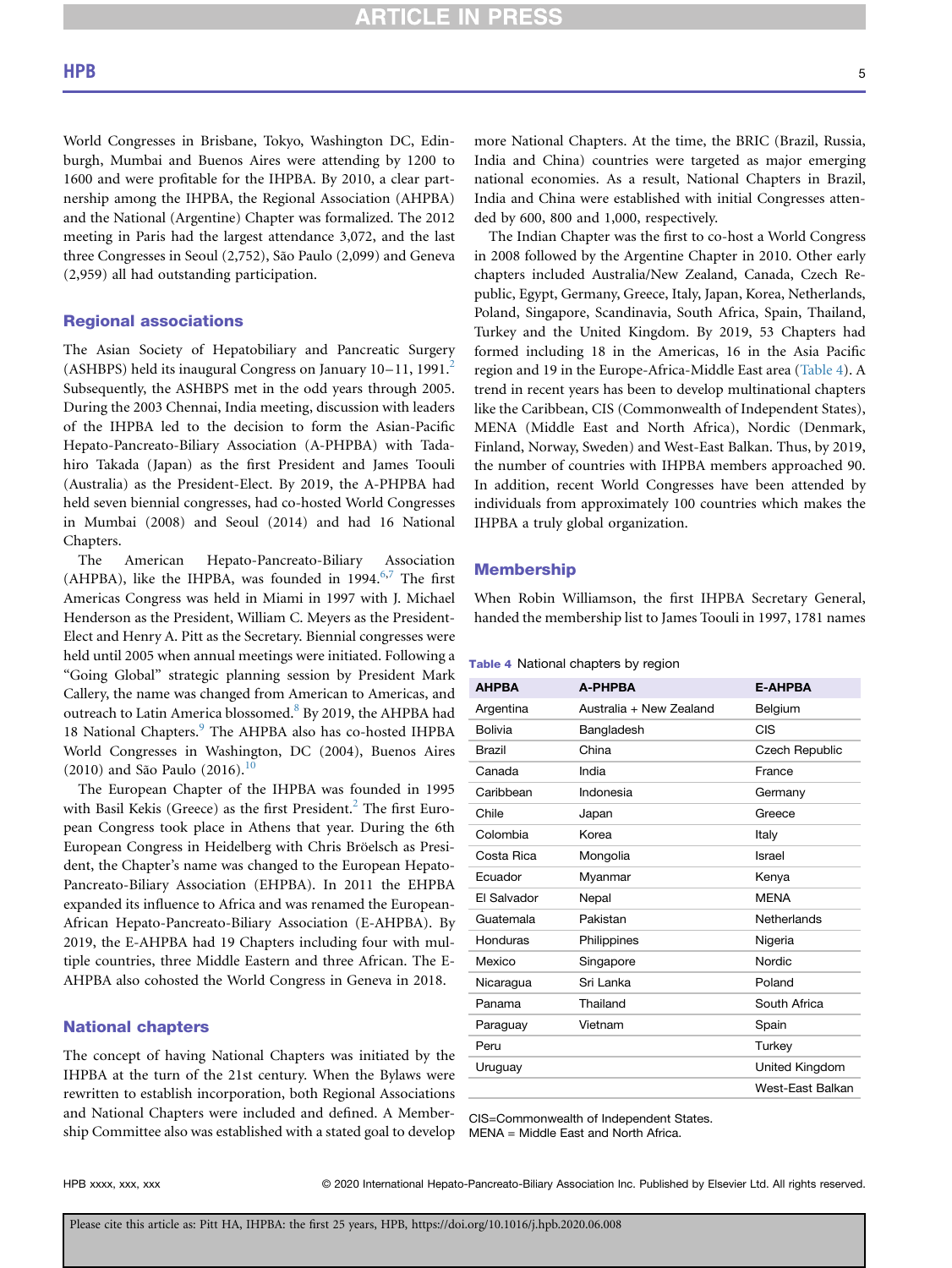# **RTICLE IN PRES**

were listed.[4](#page-10-3) The distribution at the time included 847 from Europe, 397 from Asia, 242 form North America and 295 from the rest of the world. However, only a proportion of these "members" were paying dues. At the turn of the century, MedConnect was hired as the Executive Secretariat and began "professionally" collecting dues. Initially, the dues-paying members were in the 800–900 range [\(Fig. 2\)](#page-5-0). By 2004–05 with the added benefit of HPB, approximately 1000 individuals were paying dues annually.

The 2005 Strategic Plan set the goal to have 1500 dues-paying members. In 2008, a new policy was adopted to link registrations at World Congresses to IHPBA membership. As a result, the 1500 goal was achieved for the first time in 2012. A challenge, however, going forward was retaining new members in the odd, non World Congress, years. Nevertheless, by 2014–15 membership had increased to 1900. With the growth of the Regional Associations and National Chapters in Latin America, Africa, the Middle East and throughout Asia, membership in 2019 was approximately 2700. Currently, members come from 100 countries with 46% in the Americas, 28% in the Asia Pacific region and 26% in Europe, Africa and the Middle East.

### Logos

The initial logo of the IHPBA (1994) was derived from the precursor associations [\(Fig. 1\)](#page-1-0). The IBA's logo included a stylized picture of the liver and biliary tree with the letters "IBA" over segment VI of the liver. The WAHPBS logo had three rings with "HPB" on top, three regions of the world in the lower left and triangles representing the liver, gallbladder and pancreas in the lower right ring. In response, the IHBPA added a triangular pancreas and moved "I-h-B-p-A" over segments VIII and IV of the liver. The initial "combined" IHPBA logo had three rings in

white, blue and red with IHPBA in the top ring. The left lower ring included the IHPBA logo, and the right lower ring included the three world regions.

In 2009, Wiley Blackwell became the new Publisher, and James Garden was appointed the new Editor of HPB. In 2010, Crow Segel became the new Executive Secretariat. Under Wright Pinson's leadership, a second Strategic Planning Meeting was held in 2011. Among the many decisions made at the time was a change of the logo to a more modern, stylized symbol [\(Fig. 3\)](#page-5-1). The three rings were retained as representation of the liver, pancreas and biliary tree as well as the three world regions. However, the circles became ovals, and the colors were changed

<span id="page-5-1"></span>

Figure 3 IHPBA logo 2011–2019

<span id="page-5-0"></span>

Figure 2 Membership growth 1999-2019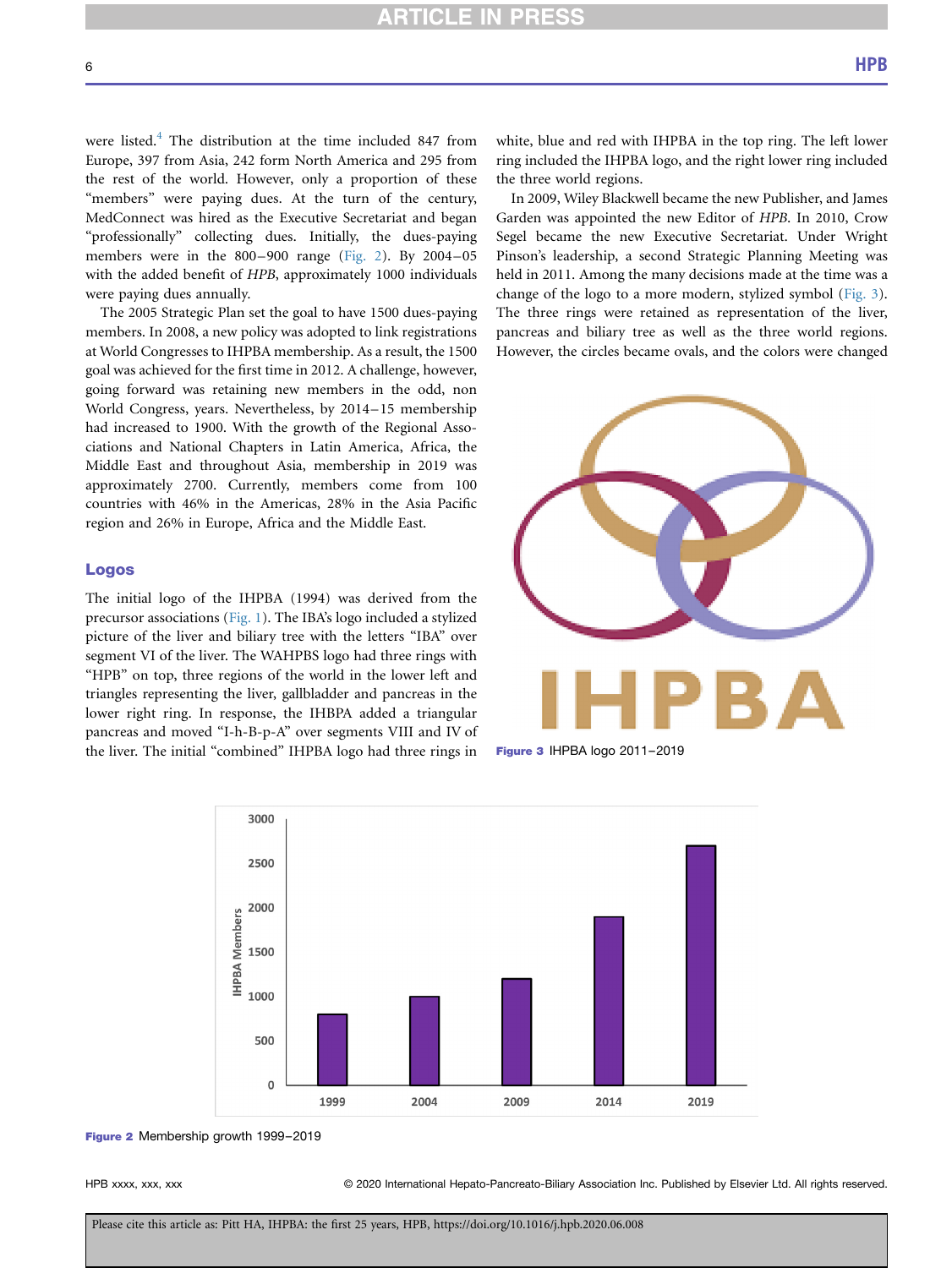to gold (top), dark red (lower left) and purple (lower right) with bold gold "IHPBA" letters below the rings.

# HPB

One of the first decisions made by IHPBA leaders was to create a new journal HPB.<sup>[11](#page-11-6)</sup> Robin Williamson was the first Editor, and Isis Medical Media was the first Publisher ([Table 5\)](#page-6-0). The first volume with four issues with published in 1999. Initially, Robin Williamson almost single handedly kept the journal alive by personally editing papers from units where English was not the primary language. After five years, a new Publishing Agreement was negotiated with Taylor and Francis by Henry Pitt, the Secretary General. Key provisions established that HPB was owned by the IHPBA and that, when profitable, the revenue would be shared. For the next five years, James Toouli was the Editor-in-Chief, and a Publication Committee chaired by Markus Büchler, was formed.

In 2008, a new Publishing Agreement negotiated by Wright Pinson, the IHPBA Treasurer, was signed with Wiley Blackwell. This Agreement included a \$50,000 donation to the IHPBA Kenneth Warren Foundation as well as provisions for the AHPBA and, potentially, the EHPBA and A-PHPBA to participate in the ownership. This partnership with Wiley Blackwell began with volume 11 in 2009 when O. James Garden became the third Editor-in-Chief. At the time, HPB was not fully indexed, and citations were still low. However, over the next five years, indexing was achieved; the number of issues per year increased from six to ten; HPB became the official journal of the AHPBA and E-AHPBA; and the impact factor increased.

From 2014–19 with James Garden as Editor-in-Chief, and Mark Callery, Saxon Connor and Steve Wigmore as Associate Editors, the impact factor increased to 3.131. This achievement actually surpassed the impact factors of the Journal of Gastrointestinal Surgery and the Journal of Hepatobiliary and Pancreatic Science which also were initiated approximately 20 years earlier. During this time, the A-PHPBA also adopted HPB as its official journal. Another milestone conceived by James Garden in 2016 was the creation of myHPB. This innovative e-learning platform provided IHPBA members with up-to-date, quality-assured content. At the time, Rebecca Minter chaired the Education and Training Committee and played an important role in developing the preoperative surgical planning content. myHPB includes master class videos and key educational resources as well as a meeting space for discussion of the latest developments.

#### <span id="page-6-0"></span>Table 5 HPB editors-in-chief and publishers

| <b>Editor-in-Chief</b> | <b>Volumes</b> | <b>Publisher</b>          | <b>Volumes</b> |
|------------------------|----------------|---------------------------|----------------|
| Robin Williamson       | $1 - 5$        | Isis Medical Media        | $1 - 5$        |
| James Toouli           | $6 - 10$       | <b>Taylor and Francis</b> | $6 - 10$       |
| O. James Garden        | $11 - 20$      | <b>Wiley Blackwell</b>    | $11 - 18$      |
| Stephen J. Wigmore     | $21 -$         | Elsevier                  | 19-            |
|                        |                |                           |                |

In 2013, the Publishing Agreement with Wiley Blackwell was extended for three more years. In 2016, bids were again received, and Elsevier Limited became the official publisher of HPB beginning with volume 19. This contract was negotiated by Martin Smith, the Secretary General and Chair of the Publications and Communications Committee. This partnership has been characterized by excellent collaboration, and a key element of the agreement has been the availability of HPB to low income countries at a very reduced fee. In 2019, Stephen J. Wigmore was appointed as the fourth Editor-in-Chief.

## Warren fellowship

In 2000, Kenneth Warren, an HPB surgeon who practiced at the Lahey Clinic in Boston, donated \$100,000 to the IHPBA for an international research program. Initially, the Warren Fellowship provided \$25,000 for salary support for 12 months for a junior IHPBA member to work in a senior IHPBA member's laboratory in another country. Ken Warren died in November, 2001 but met the first Warren Fellow, Tjarda van Heek, shortly before he passed away. In 2005, Ken's children Tom, Sally and George committed to continue funding the Fellowship. A year later the IHPBA Kenneth Warren Foundation was incorporated in the United States with Henry Pitt as the President.

By 2019, 22 Warren Fellows from 15 countries had received Warren Fellowships [\(Table 6\)](#page-7-0). Twelve of the fellows were from Europe; eight originated from the Asia Pacific region; and two came from Latin America. Thirteen of the host laboratories were in the United States; seven were in Europe; and one each was in Canada and New Zealand. At the end of 2019, \$530,000 in salary support had been provided to the Warren Fellows, and slightly more than \$500,000 were in the reserves of the IHPBA Foundation. Of note, in 2018 and 2019 additional support for the Warren Fellows was received from the E. Alexander Stent Fund. Stent was one of Ken Warren's patients, and with this additional support the annual stipend was increased to \$30,000, and two Fellows per a year were supported.

# IHPBA foundation

The IHPBA Kenneth Warren Foundation existed for ten years with Henry A. Pitt as the President. However, the sole purpose was to support the Warren Fellowship, and other IHPBA missions including education, training, research, and humanitarian outreach also needed to be supported. Therefore, under the leadership of President Palepu Jagannath and the direction of Treasurer Bill Jarnagin, the IHPBA Foundation was created in 2016. The mission of this new foundation is to support advancement in care of patients with hepatopancreatobiliary disease globally through education, training, research and outreach. Support of the Kenneth Warren Fellows was incorporated into the IHPBA Foundation as one of the research efforts.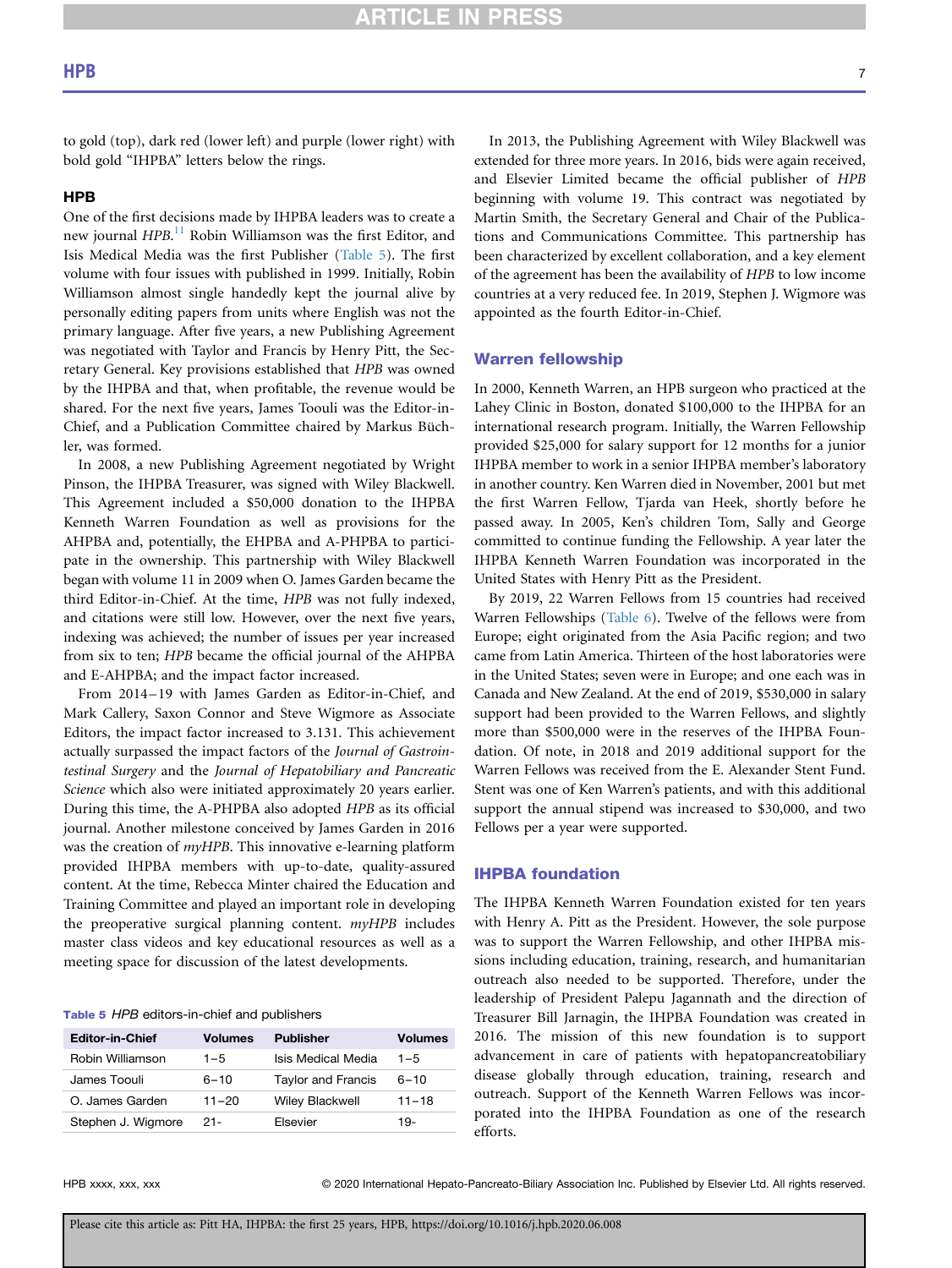| <b>Fellow</b>            | <b>Home Country</b> | Year |
|--------------------------|---------------------|------|
| N.T. (Tjarda) van Heek   | Netherlands         | 2001 |
| Andrew V. Biankin        | Australia           | 2002 |
| Mickael Lesurtel         | France              | 2003 |
| Shailesh Shrikhande      | India               | 2004 |
| Siong-Seng Liau          | Singapore           | 2005 |
| Stefano Crippa           | Italy               | 2007 |
| Hiromichi Ito            | Japan               | 2008 |
| Maxim Petrov             | Russia              | 2009 |
| Juan R. Aguilar Saavedra | Mexico              | 2010 |
| Jean M. Butte Barrios    | Chile               | 2011 |
| Christian Sturesson      | Sweden              | 2012 |
| John S. Hammond          | United Kingdom      | 2012 |
| Ser Yee Lee              | Singapore           | 2013 |
| Guillaume Passot         | France              | 2014 |
| Masato Fujiyoshi         | Japan               | 2015 |
| Alexandra Roche          | France              | 2016 |
| Nouredin Messaoudi       | Belgium             | 2017 |
| Fabio Bagante            | Italy               | 2017 |
| Fangyu Zhou              | China               | 2018 |
| Georgios A. Margonis     | Greece              | 2018 |
| Marta Sandini            | Italy               | 2019 |
| Lindgi Yin               | China               | 2019 |

<span id="page-7-0"></span>Table 6 Warren fellows 2001–2019

As mentioned above, one of the educational efforts supported by the Foundation was the development of preoperative planning modules. By 2019, 22 modules were available on myHPB. Another major educational effort spearheaded by Rebecca Minter has been support of the "Medbook for IHPBA." This web/app-based tool is a centralized case log, training, evaluation and accreditation tool which facilitates standardized case experience across the globe. This tool benefits IHPBA and Regional Association members and leadership as it provides an overview and insight into HPB training worldwide as well as our understanding of the fellow learning curve. The IHPBA Foundation has funded 75 trainee subscriptions for the first year of the project. In addition, the IHPBA Foundation has supported travel grants for trainees to attend the World Congress. Attendance at the Precongress Postgraduate Course is an important educational initiative for the trainees.

The IHPBA Foundation has been led by C. Wright Pinson. Once established, new financial policies of the IHPBA created an annual infusion of funds from the Association to the Foundation ([Fig. 3\)](#page-5-1). One of the first policies of the new Foundation was to assure that the initial goal of having a corpus of \$500,000 to support the Warren Fellowship was achieved. At the end of 2019, this goal was accomplished, and the Foundation's net worth was \$722,000. Additional research efforts supported by the

Foundation have been creation of a Global Gallbladder Registry as well as a registry for non-colorectal liver metastases.

### **Outreach**

A focus on HPB disease in the developing world was championed by Stig Bengmark when he created the WAHPBS in the  $1980s$ .<sup>1–4</sup> Initial Americas Congresses in the late 1990s also were very in-clusive with respect to Latin America.<sup>6[,7](#page-11-2)</sup> Following Mark Callery's "Going Global" AHPBA Strategic Plan<sup>12</sup> in 2008, humanitarians outreach led primarily by Gazi  $Zibari<sup>13</sup>$  $Zibari<sup>13</sup>$  $Zibari<sup>13</sup>$  and funded by the newly founded AHPBFoundation<sup>14</sup> became an important mission for the AHPBA. Starting in 2014 with a fact-finding trip to Nepal by Paleplu Jagannath, the IHPBA also took up this cause, but the need for a funding mechanism quickly became apparent. Thus, the IHPBA Foundation was created in 2016 when Paneplu Jagannath was the IHPBA President, and the outreach mission has been enthusiastically supported by Presidents Oscar Imventarza (2016–18) and Martin Smith (2018–20).

Under their leadership, the IHPBA has been working with the World Health Organization and has established a series of global outreach projects ([Table 7\)](#page-7-1). These missions have a goal to assist in the care of patients with HPB disease in developing countries by fostering, mentoring and supporting local surgeons and institutions. Three phases of involvement have been carefully elucidated. These phases are (i) assessment of local advocacy, (ii) development of local expertise and (iii) late capacity advancement with ongoing support. The importance of multidisciplinary teams of HPB surgeons, nurses, radiologists, interventional radiologists and critical care specialists has been emphasized. These outreach efforts also have been key to (i) the development of new National Chapters, (ii) their educational support, and (iii) harmonization with Regional Associations. Since 2014, 19 outreach missions in the Asia Pacific region (10), in the Americas (6) and in Africa (3) have been supported by the IHPBA [\(Table 7](#page-7-1)).

### <span id="page-7-1"></span>Table 7 Outreach missions 2014–2019

| Year | <b>Destination</b> | Year | <b>Destination</b> |
|------|--------------------|------|--------------------|
| 2014 | Nepal              | 2017 | Peru               |
| 2015 | Bolivia            | 2017 | Sri Lanka          |
| 2015 | Sri Lanka          | 2017 | Nepal              |
| 2016 | Kenya              | 2018 | Nepal              |
| 2016 | Paraguay           | 2019 | Philippines        |
| 2016 | Honduras           | 2019 | Nepal              |
| 2016 | Nicaragua          | 2019 | Bhutan             |
| 2017 | Bolivia            | 2019 | Ethiopia           |
| 2017 | Kurdistan, Iraq    | 2019 | Vietnam            |
| 2017 | Kenya              |      |                    |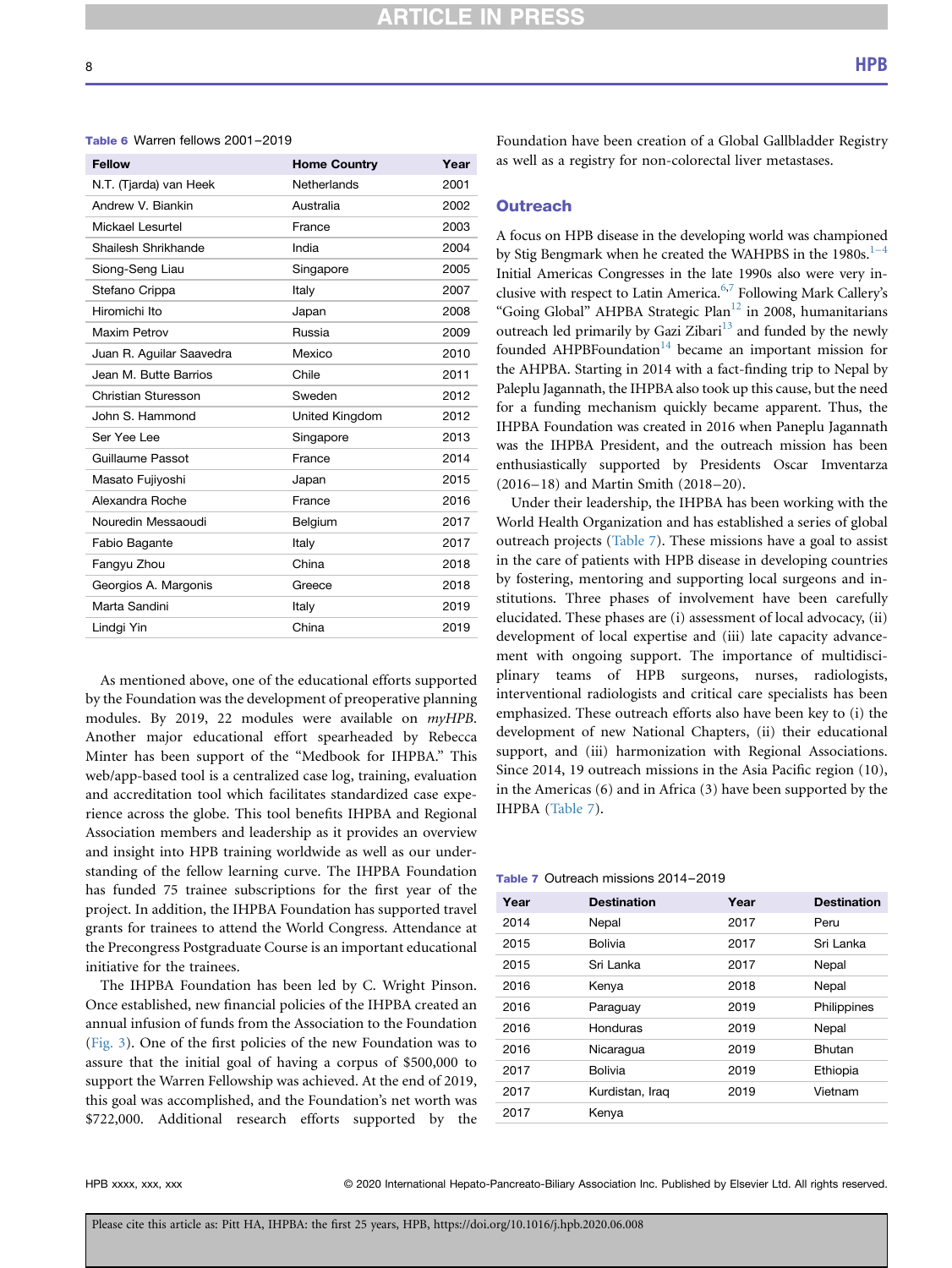# HPB medallion

The concept of the HPB Medallion was initiated by IHPBA President Joseph W. Y. Lau in 2003. The HPB Medallion is the pre-eminent award of the IHPBA, recognizing the work of an individual who has provided leadership and made significant contributions to the field of HPB surgery as well as the IHPBA, itself. From 2004 through 2019, 15 individuals have received the HPB Medallion ([Table 8\)](#page-8-0). Recipients receive a beautiful gold medallion commissioned and personally funded by Joseph Lau as well as a plaque and recognition in newsletters, on the website and at World or Regional Association Congresses.

From the beginning, the decision was made to rotate the HPB Medallion recipients around the three regions. By 2019, the recipients have come from ten countries with the most from the United States (4), followed by the United Kingdom (2) and Japan (2). Seven of the recipients have been IHPBA Presidents including Williamson, Obertop, Pitt, Nimura, Pinson, Lau and Garden. Their accomplishments are chronicled in the sections above on Vision and Mission, Leadership, World Congresses, Regional Associations, National Chapters, Membership, HPB, Warren Fellowship and Foundation.

Frank Moody presented on ampullary disorders at the initial IBA meeting in 1979, hosted the 6th IBA meeting in Houston in 1984 and was IBA President in 1985. Russell Strong performed the first living donor liver transplant (LDLT) and played a key role in the procedure's development throughout the Asia Pacific region. Tadahiro Takado founded the ASHBPS in 1991, was the Congress Chairman for the 5th World Congress in 2002 and was the first A-PHPBA President in 2006. Hans Berger was a pioneer of pancreatic surgery in Germany, developed a procedure for chronic pancreatitis which bears his name, and performed

#### <span id="page-8-0"></span>Table 8 HPB medallion recipients 2004–2019

| Year | Recipient           | Country               |
|------|---------------------|-----------------------|
| 2004 | Robin Williamson    | United Kingdom        |
| 2005 | Frank G. Moody      | <b>United States</b>  |
| 2006 | Russell A. Strong   | Australia             |
| 2007 | Huug Obertop        | <b>Netherlands</b>    |
| 2008 | Henry A. Pitt       | <b>United States</b>  |
| 2009 | Tadahiro Takada     | Japan                 |
| 2010 | Hans G. Berger      | Germany               |
| 2012 | Steven M. Strasberg | <b>United States</b>  |
| 2014 | Yuji Nimura         | Japan                 |
| 2015 | Jacques Belghiti    | France                |
| 2016 | C. Wright Pinson    | <b>United States</b>  |
| 2017 | Joseph W. Y. Lau    | China <sup>a</sup>    |
| 2018 | O. James Garden     | <b>United Kingdom</b> |
| 2019 | Paul D. Greig       | Canada                |
| 2019 | Miguel Mercado      | Mexico                |

<span id="page-8-1"></span><sup>a</sup> Located in Hong Kong.

HPB xxxx, xxx, xxx 
reserved. © 2020 International Hepato-Pancreato-Biliary Association Inc. Published by Elsevier Ltd. All rights reserved.

outreach missions to China for many years. Steven Strasberg was the fourth President of the AHPBA, developed a widely adopted classification of bile duct injuries (BDIs) as well as the "Critical View of Safety" to prevent BDIs.

Jacques Belghiti was the Congress Chairman for the 10th IHPBAWorld Congress in Paris in 2012, was a leading transplant and liver surgeon in Europe and developed the "Liver Hanging Maneuver." Paul Greig played a major leadership role with a focus on education, training and transplantation including development of the HPB surgery curriculum as well as LDLT in North America. Miguel Mercardo has been a leading hepatobiliary surgeon in Mexico, has been President of three Mexican medical associations, and has one of the largest experiences with repair of BDIs in the world.

# Finances

From 1994 through 2000, the IHPBA's financial situation was tenuous. By 2000, the association had accumulated approximately \$70,000 in reserves which represents only a small fraction of the budget of a World Congress. The financial success of the 2000 World Congress in Brisbane, Australia helped the IHPBA, but much of the profits remained local as the Gastroenterology Society of Australia assumed the upfront risk. Over the next decade, IHPBA reserves grew gradually; and by 2010, the combined net worth of the IHPBA and the Kenneth Warren Foundation was only slightly more than \$400,000 [\(Figs 4,5\)](#page-9-0). However, a year later the combined net worth increased to more than \$750,000 in large part due to the financial success of the 2010 World Congress in Buenos Aires. The fact that the IHPBA assumed 50% of the risk, while the AHPBA and the Argentine Chapter each were responsible for 25%, meant that they shared profits in that proportion.

In 2014–15 the combined net worth exceeded \$1.0M for the first time. During this time, a pattern of increased worth in the even (World Congress) years followed by a slight decline in the odd years was observed. In 2016–19 financial reserves of the Association and the Foundation continued to grow. Key factors included continued membership growth [\(Fig. 2\)](#page-5-0), success of HPB, excellent attendance and industry support of World Congresses in São Paulo (2016) and Geneva (2018) as well as new corporate sponsorship.

In 2019, corporate sponsors included Ethicon, AngioDynamics and Sirtex. Angiodynamics and Sirtex have sponsored satellite symposium at World Congresses, filmed content for myHPB, and sponsored round-table discussions regarding management of pancreatic cancer. Ethicon also partnered with the University of Toronto, the IHPBA and the AHPBA to create a series of Preoperative Planning Educational Videos for myHPB. Thus, in 2018 and 2019, the combined worth of the Association and Foundation exceeded \$2.2M. Tireless work by ASC Global with Alison Shamwana as the IHPBA Executive Director has played a tremendous role in the financial improvements.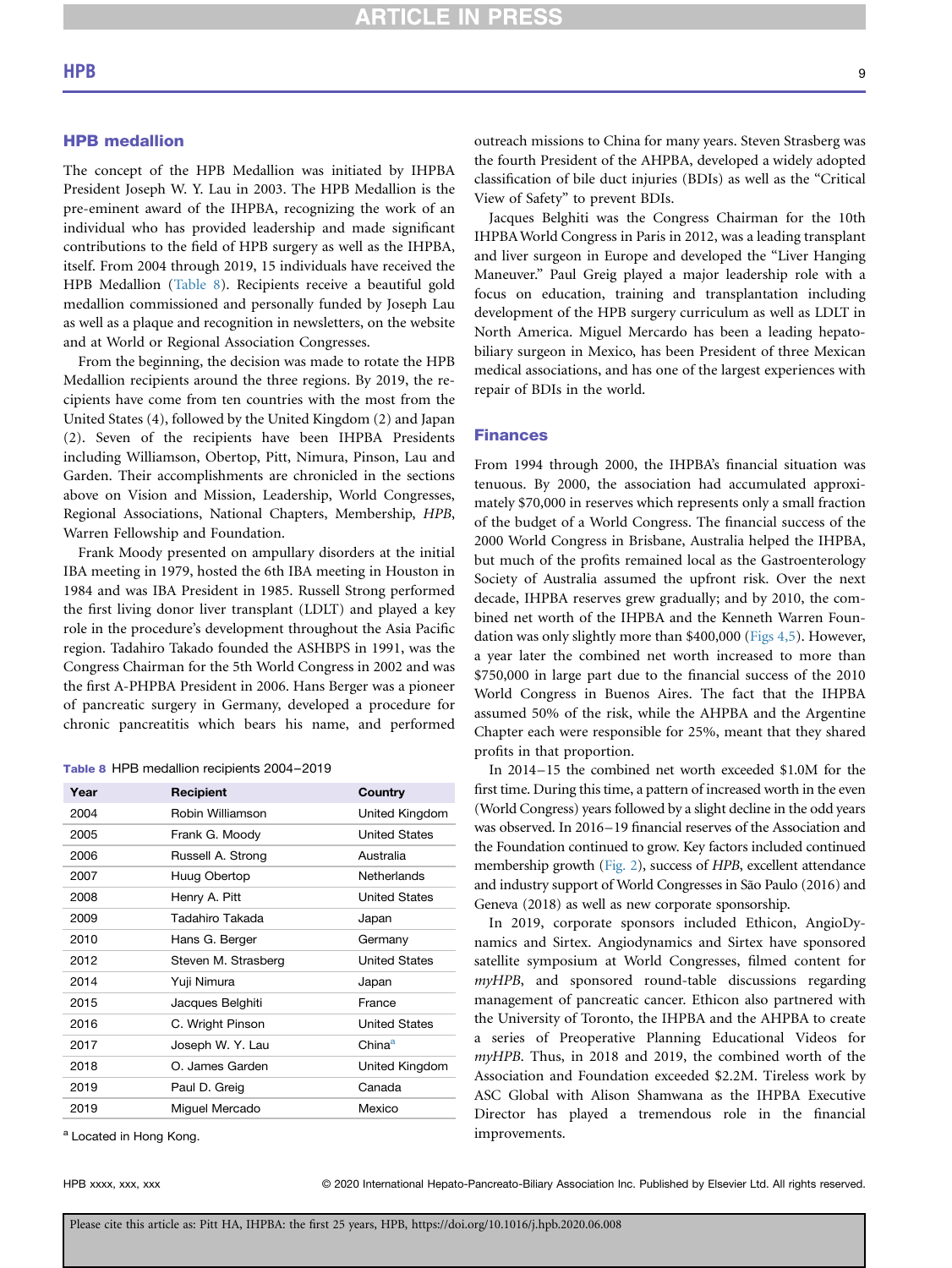#### **CLE IN PR**

<span id="page-9-0"></span>

Figure 4 IHPBA foundation net worth 2007–2019. The IHPBA Kenneth Warren foundation existed from 2007 to 2016



Figure 5 IHPBA net worth 2007–2019

## Harmonization

In 2015, the A-PHPBA adopted a "Combined Membership for All" with the IHPBA. In 2016, during the World Congress in São Paulo, the IHPBA and AHPBA at their respective business meetings voted on new combined membership packages to be offered in the next year. In 2017, the E-AHPBA also voted at their General Assembly to have combined membership with the IHPBA. Thus, in 2018 for the first time, IHPBA participation was linked to membership in each of the three Regional Associations. This effort led to an all-time high in IHPBA membership of 2700 in 2019 [\(Fig. 2](#page-5-0)).

Benefits of combined membership in the IHPBA and a Regional Association include registration discounts at the World

Congress in the even years as well as at a Regional Association Congresses in the odd years. Membership also includes an annual subscription to HPB as well as 50 areas of educational content in myHPB. Members have access to technical and training guidelines, the online Membership Directory and also receive regular electronic newsletters. Membership also includes access to the international fellowship directory and to the outreach registry as well as eligibility to apply for the Warren Fellowship and serve on IHPBA committees. Importantly, harmonization aligns the Regional Associations with the IHPBA with respect to governance, chapter development, outreach and research.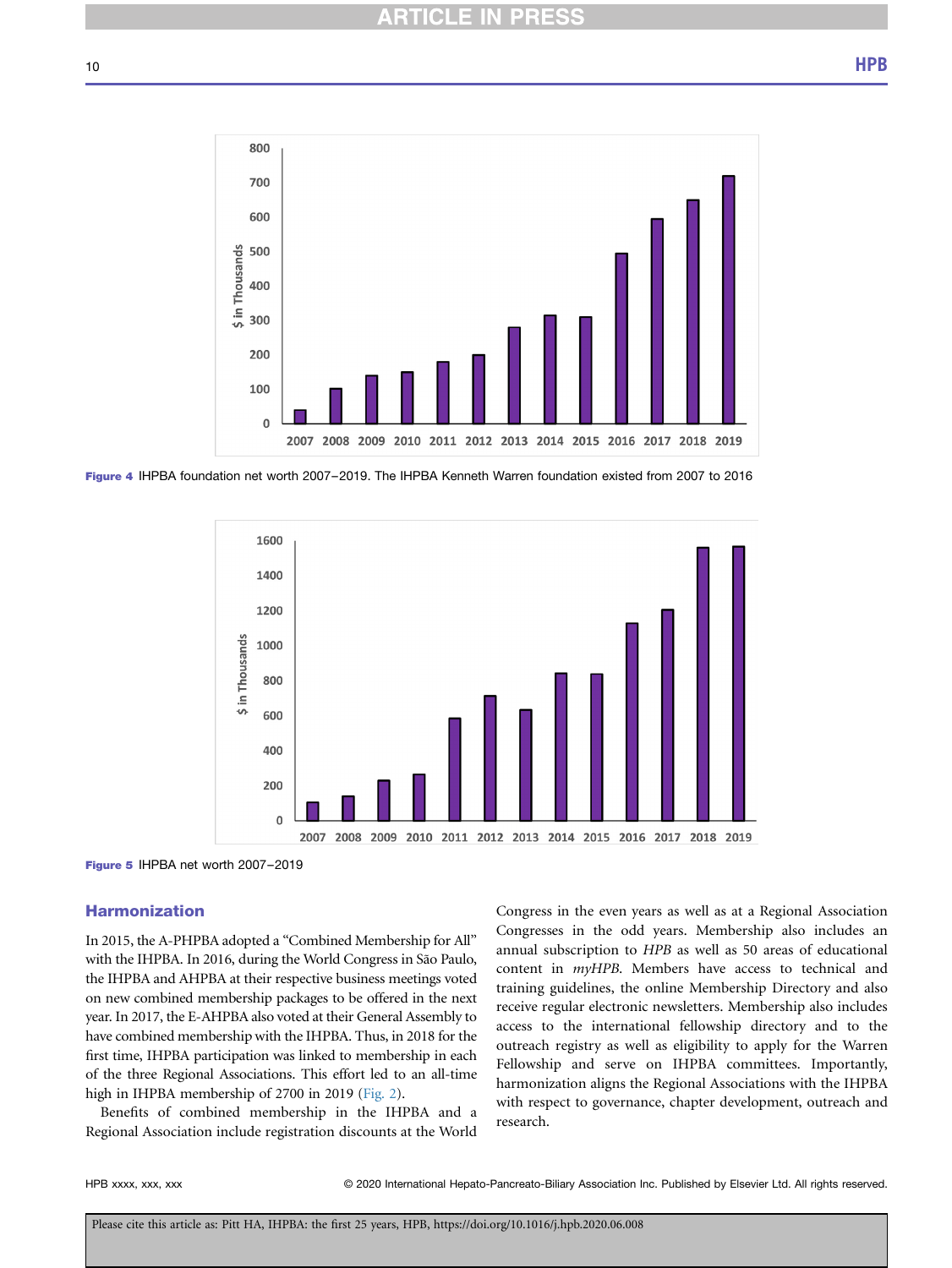#### Future

As the "First 25 Years" came to an end, a number of major decisions were made. First, Stephen J. Wigmore was appointed Editor-in-Chief of HPB in 2019. Saxon J. Connor (New Zealand) remained as an Editor, and he was joined by David J. Cavallucci (Australia) and Ewen M. Harrison (United Kingdom). Three additional Editors from the United States, Michael D'Angelica, Ellen J. Hagopian and Tara Kent also were appointed. Second, Cape Town, South African was chosen to host the 2024 World Congress. Thus, the 16th World Congress is scheduled to be held in Africa for the first time. Third, a decision has been made to develop World Congress legacies.

In 2020, the worldwide COVID-19 pandemic has affected the IHPBA along with the rest of the globe. As positive responses, a COVID-19 discussion forum was rapidly established on myHPB, and an HPB-COVID registry and real-time dashboard were quickly initiated. The 2010 Beunos Aires World Congress had been disrupted by the Eyjafjallajökull volcano eruption which limited air travel from Europe. $10$  However, tremendous teamwork and leadership by members from Argentina and those who were able to get there from around the world in addition to a Lloyds of London insurance policy helped to save the day. In 2020, the coronavirus pandemic has forced postponement of the Melbourne World Congress from September until February 2021. Thus, the 14th World Congress will be held in an odd year for the first time. Also, the 15th World Congress is scheduled for New York City, the epicenter of COVID-19 in the United States.

An additional recent decision has been to recognize key constituencies such as the early career surgeon group. Another very important step will be the appointment of a "diversity champion" to be announced at the Melbourne World Congress. In this regard, the AHPBA has developed an HPB Heroines group to encourage and support the role of women in HPB surgery.<sup>15</sup> Under Rebecca Minter's leadership, HPB Heroines have gathered in 2016 in São Paulo and in 2018 in Geneva. This movement along with the support for other minorities as well as lenders from developing nations will be key for the future of the IHPBA. Another recent development has been the creation of groups focused on minimally invasive HPB surgery. Incorporation of these efforts under the IHPBA umbrella will be an important endeavor.

If the next 25 years are as successful as the first, the IHPBA will have more than 5000 members from 150 countries who are members of 100 "National" Chapters. By 2040, the morbidity of hepatectomy, pancreatectomy and complex biliary surgery will be dramatically reduced as IHPBA members further define, educate and adopt best practices. Nonsurgical advances in the early diagnosis and personalized treatment of cancer will make even more patients with HPB malignancies eligible for surgery. Ongoing innovations in technologies like robotics and artificial intelligence will further increase the percentage of HPB

operations being performed minimally invasively. Further elucidation of the key role of the microbiome in HPB disease and surgery also will lead to improved patient outcomes. Thus, the vision of the IHPBA being the premier international association devoted to the relief of worldwide suffering caused by hepatopancreato-biliary disorders will be dramatically advanced in the future.

## **Presentation**

None.

#### Acknowledgements

Numerous individuals contributed their remembrances of the events that took place in the late 1970s, 1980s and early 1990s before the IHPBA was created in 1994. Ronald K. Tompkins and George Berci provided their insights with respect to founding the IBA and evolution into the IHBPA. Leslie Blumgart also shared original correspondences related to the IHBPA and the WAHPBS. Stig Benmark, who founded the WAHPBS in 1986, and Huug Obertop, who hosted the second meeting in 1988, also provided their perceptions of pre-IHPBA events. Similarly, Robin Williamson, the first IHPBA Secretary General and first editor of HPB, has written on the subject.

The ASHBPS was founded in 1991 by Tadahiro Takada, Yuji Nimura and Masatoshi Makuuchi. They also contributed information related to Asian HPB events in the 1990s. The AHPBA was created in 1994, and J. Michael Henderson and William C. Meyers, two of the cofounders along with Henry A. Pitt, have communicated their perceptions of the early American HPB developments. The European Chapter of the IHPBA was initiated in 1995, and Basil Kekis, the founder, and Dirk Gouma, a former IHPBA Secretary General, have related their European HPB insights. In addition, James Toouli, the second IHPBA Secretary General and second Editor-in-Chief of HPB, has shared his views. In addition, John Windsor, the fifth IHPBA Secretary General and O. James Garden, the third Editor-in-Chief of HPB, have contributed important historical information.

Multiple authors of 11 Chapters in AHPBA: The First 25 Years, cited below, also have indirectly contributed to this historical account of the IHPBA's first 25 years. Most importantly, Bridget Barbieri from MedConnect, the first IHPBA Executive Secretariat, provided numerous materials during the eight years the author was Secretary General, President Elect, President and Past President of the IHPBA. More recently, Alison Shamwana, the current Executive Secretariat, and Martin Smith, the current IHPBA President, communicated extensively regarding recent data and accomplishments. Finally, the author's Executive Administrative Assistant, Lissa Scott, played a key role in producing the manuscript.

#### Funding

None.

#### Conflict of interest None declared.

# References

- <span id="page-10-0"></span>1. [Tompkins RK. \(2020\) International HPB evolution: 1970s and 1980s. In:](http://refhub.elsevier.com/S1365-182X(20)31055-8/sref1) [Pitt HA, Vollmer CM, Chu QD, eds.](http://refhub.elsevier.com/S1365-182X(20)31055-8/sref1) AHPBA: the first 25 Years Beaux Books[, Chapter 1.](http://refhub.elsevier.com/S1365-182X(20)31055-8/sref1)
- <span id="page-10-1"></span>2. [Pitt HA. \(2020\) HPB developments: 1980s and 1990s. In: Pitt HA,](http://refhub.elsevier.com/S1365-182X(20)31055-8/sref2) [Vollmer CM, Chu QD, eds.](http://refhub.elsevier.com/S1365-182X(20)31055-8/sref2) AHPBA: the first 25 Years Beaux Books, [Chapter 2.](http://refhub.elsevier.com/S1365-182X(20)31055-8/sref2)
- <span id="page-10-2"></span>3. [Bengmark S. \(2002\) The early days of the HPB: a personal reminis](http://refhub.elsevier.com/S1365-182X(20)31055-8/sref3)[cence.](http://refhub.elsevier.com/S1365-182X(20)31055-8/sref3) HPB 4:117–119.
- <span id="page-10-3"></span>4. [Willamson RCN. \(1999\) The origins of the IHPBA.](http://refhub.elsevier.com/S1365-182X(20)31055-8/sref4) HPB 1:7-12.